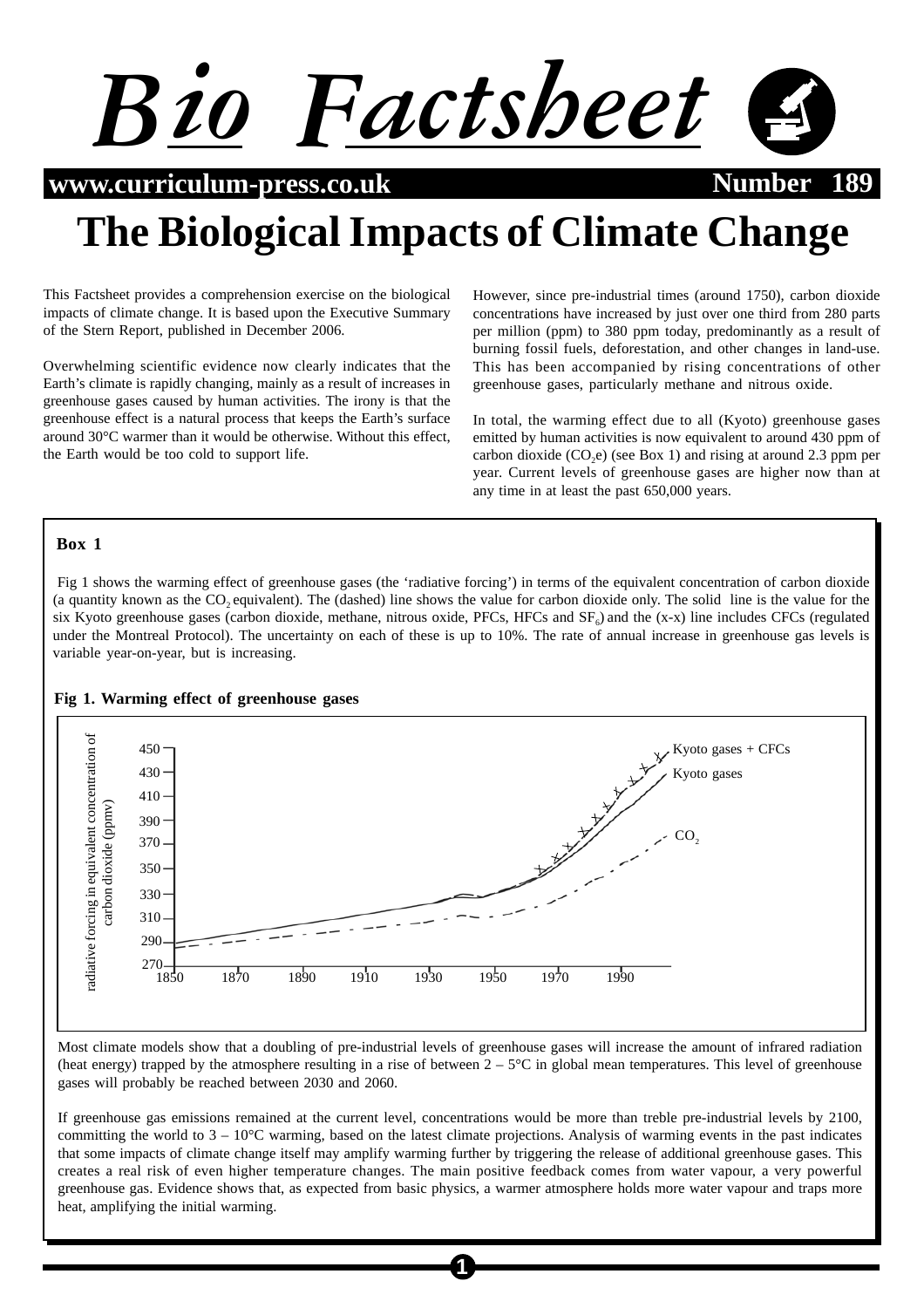The Earth has warmed by 0.7°C since around 1900 (Fig 2). **Fig 2. Global average near-surface temperatures 1850-2005**



Over the past 30 years, global temperatures have risen rapidly and continuously at around  $0.2^{\circ}$ C per decade. All of the ten warmest years on record have occurred since 1990.

The first signs of changes can be seen in many physical and biological systems. For example many species have been moving poleward by 6 km on average each decade for the past 30 – 40 years. Another sign is changing seasonal events, such as flowering and egg - laying, which have been occurring  $2 - 3$  days earlier each decade in many Northern Hemisphere temperate regions.

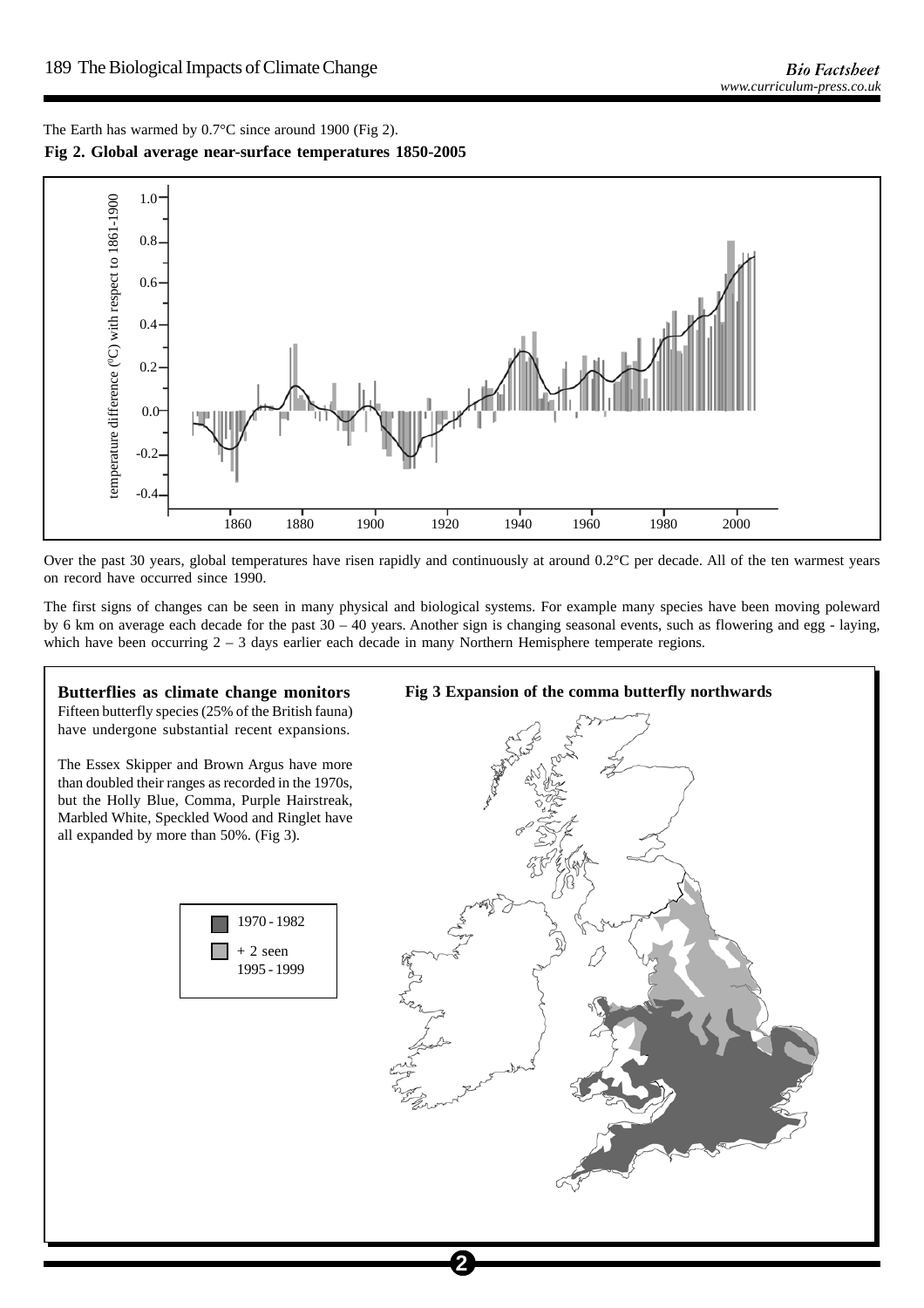The impacts of global climate change on food chains, ecosystem stability and biodiversity are difficult to predict accurately, but are potentially catastrophic (Fig 4)

**Fig 4. Biological impacts of global climate change**



Widespread thawing of permafrost regions is likely to add to the extra warming caused by weakening of carbon sinks. Large quantities of methane (and carbon dioxide) could be released from the thawing of permafrost and frozen peat bogs. Together, wetlands and frozen lands store more carbon than has been released already by human activities since industrialisation began. Substantial thawing of permafrost has already begun in some areas; methane emissions have increased by 60% in northern Siberia since the mid-1970s. Studies of the overall scale and timing of future releases are scarce, but initial estimates suggest that methane emissions (currently 15% of all emissions in terms of CO2 equivalent) may increase by around 50% by 2100. Fig 5 summarises the expected effect of warmer temperatures on key greenhouse gas sinks.

**Fig 5. The effect of warming on greenhouse gas sinks**



Rising carbon dioxide concentrations in the atmosphere will stimulate photosynthesis and decrease water requirements by reduction in stomatal pore size. But, as a result of increased pests, increased water stress and critical temperatures being exceeded more often, overall cereal production is expected to decrease.(Fig 6)